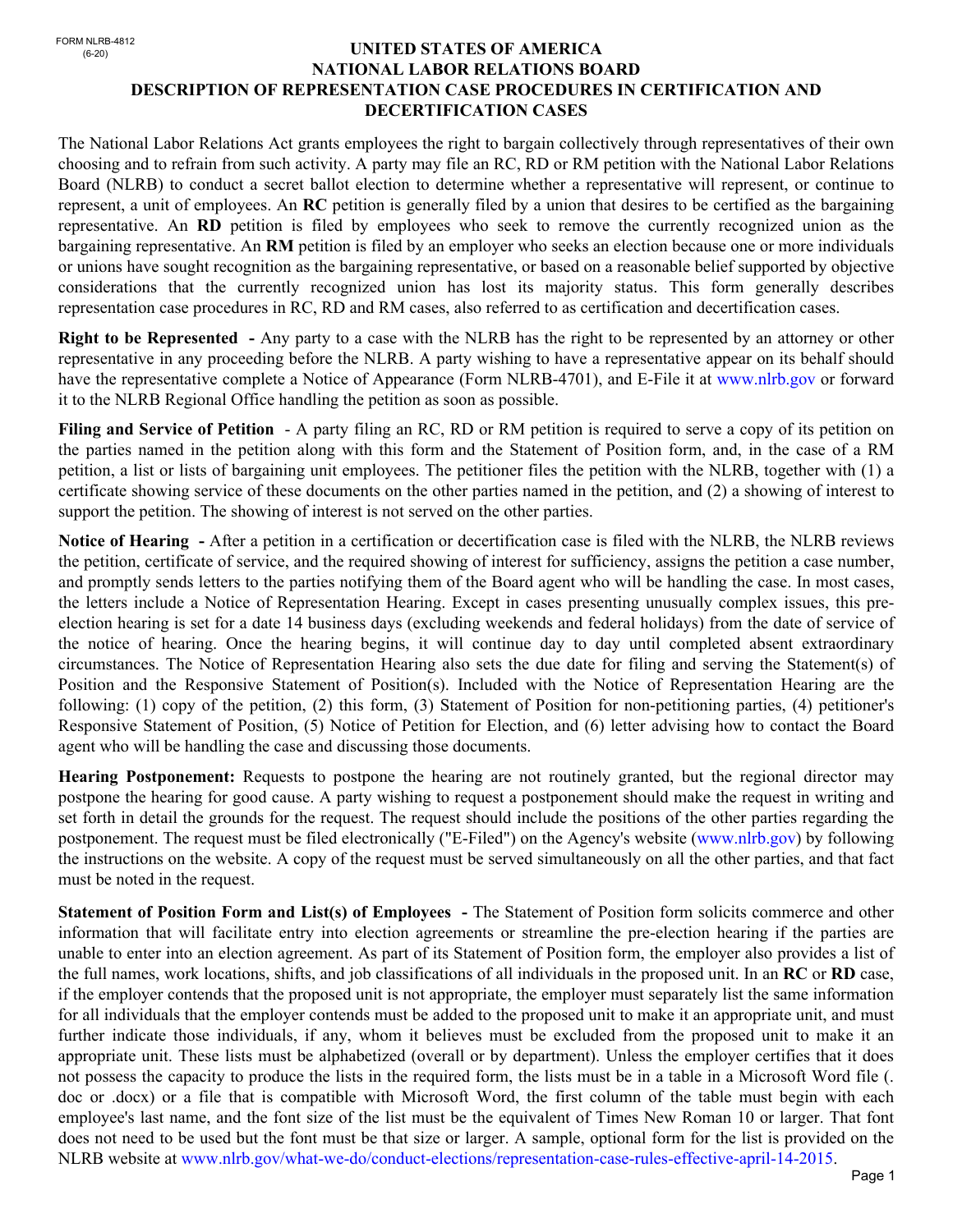Ordinarily the Statement of Position must be filed with the Regional Office and served on the other parties such that it is received by them by noon 8 business days from the issuance of the Notice of Hearing. The regional director may postpone the due date for filing and serving the Statement of Position for good cause. The Statement of Position form must be E-Filed but, unlike other E-Filed documents, will *not* be timely if filed on the due date but after noon in the time zone of the Region where the petition is filed. Consequences for failing to satisfy the Statement of Position requirement are discussed on the following page under the heading "Preclusion." A request to postpone the hearing will not automatically be treated as a request for an extension of the Statement of Position due date. If a party wishes to request both a postponement of the hearing and a postponement of the Statement of Position due date, the request must make that clear and must specify the reasons that postponements of both are sought.

**Responsive Statement of Position -** Petitioner's Responsive Statement(s) of Position solicits a response to the Statement (s) of Position filed by the other parties and further facilitates entry into election agreements or streamlines the preelection hearing. A petitioner must file a Responsive Statement of Position in response to each party's Statement of Position, addressing each issue in each Statement of Position(s), if desired. In the case of an **RM** petition, the employerpetitioner must also provide commerce information and file and serve a list of the full names, work locations, shifts, and job classifications of all individuals in the proposed unit. Ordinarily, the Responsive Statement of Position must be electronically filed with the Regional Office and served on the other parties such that it is received by noon 3 business days prior to the hearing. The regional director may postpone the due date for filing and serving the Responsive Statement of Position for good cause. The Responsive Statement of Position form must be E-Filed but, unlike other E-Filed documents, will *not* be timely if filed on the due date but after noon in the time zone of the Region where the petition is filed. Consequences for failing to satisfy the Responsive Statement of Position requirement are discussed on the following page under the heading "Preclusion." A request to postpone the hearing will not automatically be treated as a request for an extension of the Responsive Statement of Position due date. If a party wishes to request both a postponement of the hearing and a Postponement of the Responsive Statement of Position due date, the request must make that clear and must specify the reasons that postponements of both are sought.

**Posting and Distribution of Notice of Petition for Election - Within 5 business days after service of the notice of** hearing, the employer must post the Notice of Petition for Election in conspicuous places, including all places where notices to employees are customarily posted, and must also distribute it electronically to the employees in the petitionedfor unit if the employer customarily communicates with these employees electronically. The employer must maintain the posting until the petition is dismissed or withdrawn, or the Notice of Petition for Election is replaced by the Notice of Election. The employer's failure properly to post or distribute the Notice of Petition for Election may be grounds for setting aside the election if proper and timely objections are filed.

**Election Agreements -** Elections can occur either by agreement of the parties or by direction of the regional director or the Board. Three types of agreements are available: (1) a Consent Election Agreement (Form NLRB-651); (2) a Stipulated Election Agreement (Form NLRB-652); and (3) a Full Consent Agreement (Form NLRB-5509). In the Consent Election Agreement and the Stipulated Election Agreement, the parties agree on an appropriate unit and the method, date, time, and place of a secret ballot election that will be conducted by an NLRB agent. In the Consent Agreement, the parties also agree that post-election matters (election objections or determinative challenged ballots) will be resolved with finality by the regional director; whereas in the Stipulated Election Agreement, the parties agree that they may request Board review of the regional director's post-election determinations. A Full Consent Agreement provides that the regional director will make final determinations regarding all pre-election and post-election issues.

**Hearing Cancellation Based on Agreement of the Parties** - The issuance of the Notice of Representation Hearing does not mean that the matter cannot be resolved by agreement of the parties. On the contrary, the NLRB encourages prompt voluntary adjustments and the Board agent assigned to the case will work with the parties to enter into an election agreement, so the parties can avoid the time and expense of participating in a hearing.

**Hearing** - A hearing will be held unless the parties enter into an election agreement approved by the regional director or the petition is dismissed or withdrawn.

**Purpose of Hearing**: The primary purpose of a pre-election hearing is to determine if a question of representation exists. A question of representation exists if a proper petition has been filed concerning a unit appropriate for the purpose of collective bargaining or, in the case of a decertification petition, concerning a unit in which a labor organization has been certified or is being currently recognized by the employer as the bargaining representative.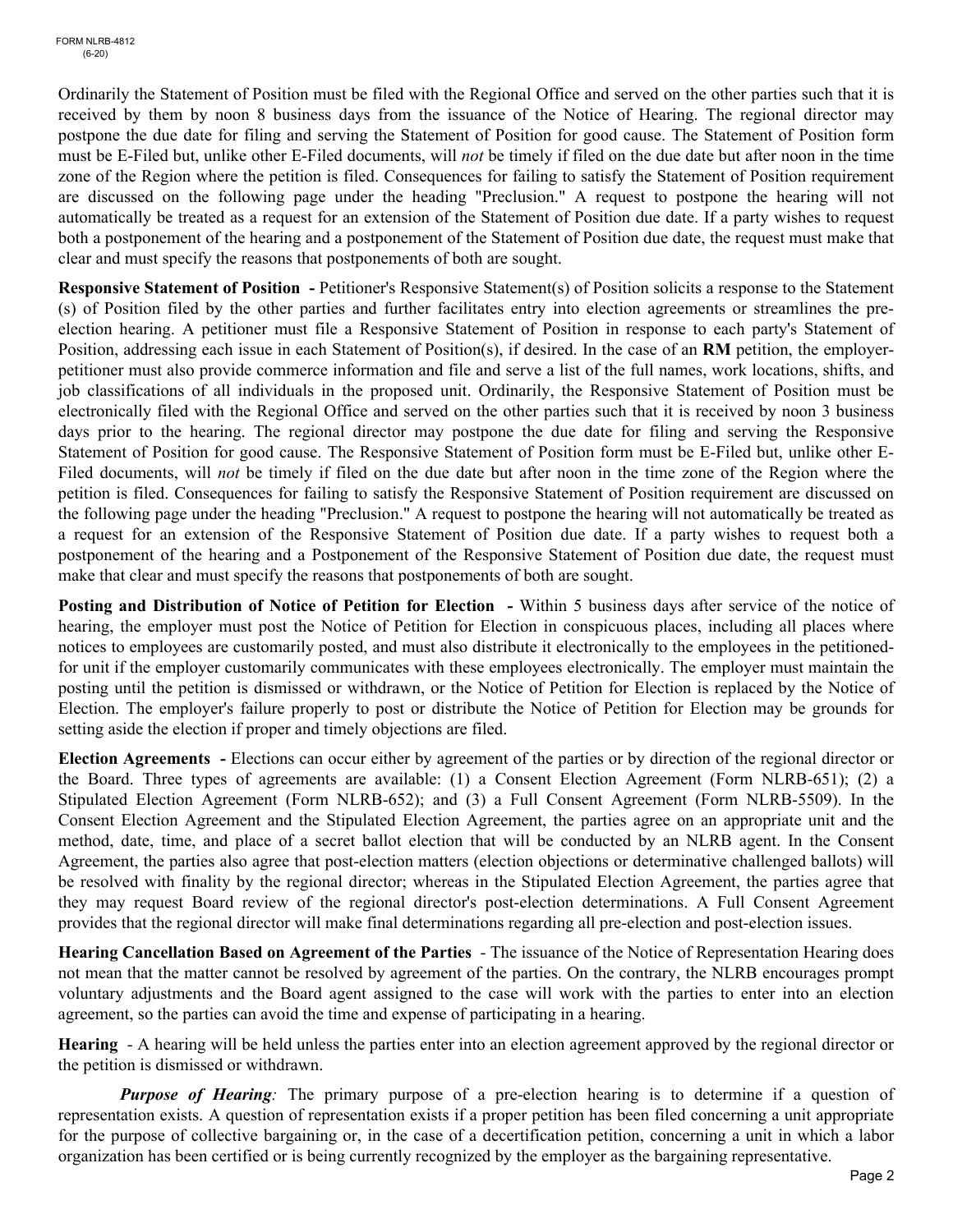*Issues at Hearing:* Issues that might be litigated at the pre-election hearing include: jurisdiction; labor organization status; bars to elections; unit appropriateness; expanding and contracting unit issues; inclusion of professional employees with nonprofessional employees; seasonal operation; potential mixed guard/non-guard unit; and eligibility formulas. At the hearing, the timely filed Statement of Position and Responsive Statement of Position(s) will be received into evidence. The hearing officer will not receive evidence concerning any issue as to which the parties have not taken adverse positions, except for evidence regarding the Board's jurisdiction over the employer and evidence concerning any issue, such as the appropriateness of the proposed unit, as to which the regional director determines that record evidence is necessary.

*Preclusion*: At the hearing, a party will be precluded from raising any issue, presenting any evidence relating to any issue, cross-examining any witness concerning any issue, and presenting argument concerning any issue that the party failed to raise in its timely Statement of Position or Responsive Statement of Position(s) or to place in dispute in timely response to another party's Statement of Position or response, except that no party will be precluded from contesting or presenting evidence relevant to the Board's statutory jurisdiction to process the petition. Nor shall any party be precluded, on the grounds that a voter's eligibility or inclusion was not contested at the pre-election hearing, from challenging the eligibility of any voter during the election. If a party contends that the proposed unit is not appropriate in its Statement of Position but fails to specify the classifications, locations, or other employee groupings that must be added to or excluded from the proposed unit to make it an appropriate unit, the party shall also be precluded from raising any issue as to the appropriateness of the unit, presenting any evidence relating to the appropriateness of the unit, crossexamining any witness concerning the appropriateness of the unit, and presenting argument concerning the appropriateness of the unit. As set forth in  $\S 102.66(d)$  of the Board's rules, if the employer fails to timely furnish the lists of employees, the employer will be precluded from contesting the appropriateness of the proposed unit at any time and from contesting the eligibility or inclusion of any individuals at the pre-election hearing, including by presenting evidence or argument, or by cross-examination of witnesses.

*Conduct of Hearing:* If held, the hearing is usually open to the public and will be conducted by a hearing officer of the NLRB. Any party has the right to appear at any hearing in person, by counsel, or by other representative, to call, examine, and cross-examine witnesses, and to introduce into the record evidence of the significant facts that support the party's contentions and are relevant to the existence of a question of representation. The hearing officer also has the power to call, examine, and cross-examine witnesses and to introduce into the record documentary and other evidence. Witnesses will be examined orally under oath. The rules of evidence prevailing in courts of law or equity shall not be controlling. Parties appearing at any hearing who have or whose witnesses have disabilities falling within the provisions of Section 504 of the Rehabilitation Act of 1973, as amended, and 29 C.F.R. 100.503, and who in order to participate in this hearing need appropriate auxiliary aids, as defined in 29 C.F.R. 100.503, should notify the regional director as soon as possible and request the necessary assistance.

*Official Record:* An official reporter will make the only official transcript of the proceedings and all citations in briefs or arguments must refer to the official record. *(Copies* of *exhibits should be supplied to the hearing officer and other parties at the time the exhibit is offered in evidence.)* All statements made at the hearing will be recorded by the official reporter while the hearing is on the record. If a party wishes to make off-the-record remarks, requests to make such remarks should be directed to the hearing officer and not to the official reporter. After the close of the hearing, any request for corrections to the record, either by stipulation or motion, should be forwarded to the regional director.

**Motions and Objections:** All motions must be in writing unless stated orally on the record at the hearing and must briefly state the relief sought and the grounds for the motion. A copy of any motion must be served immediately on the other parties to the proceeding. Motions made during the hearing are filed with the hearing officer. All other motions are filed with the regional director, except that motions made after the transfer of the record to the Board are filed with the Board. If not E-Filed, an original and two copies of written motions shall be filed. Statements of reasons in support of motions or objections should be as concise as possible. Objections shall not be deemed waived by further participation in the hearing. On appropriate request, objections may be permitted to stand to an entire line of questioning. Automatic exceptions will be allowed to all adverse rulings.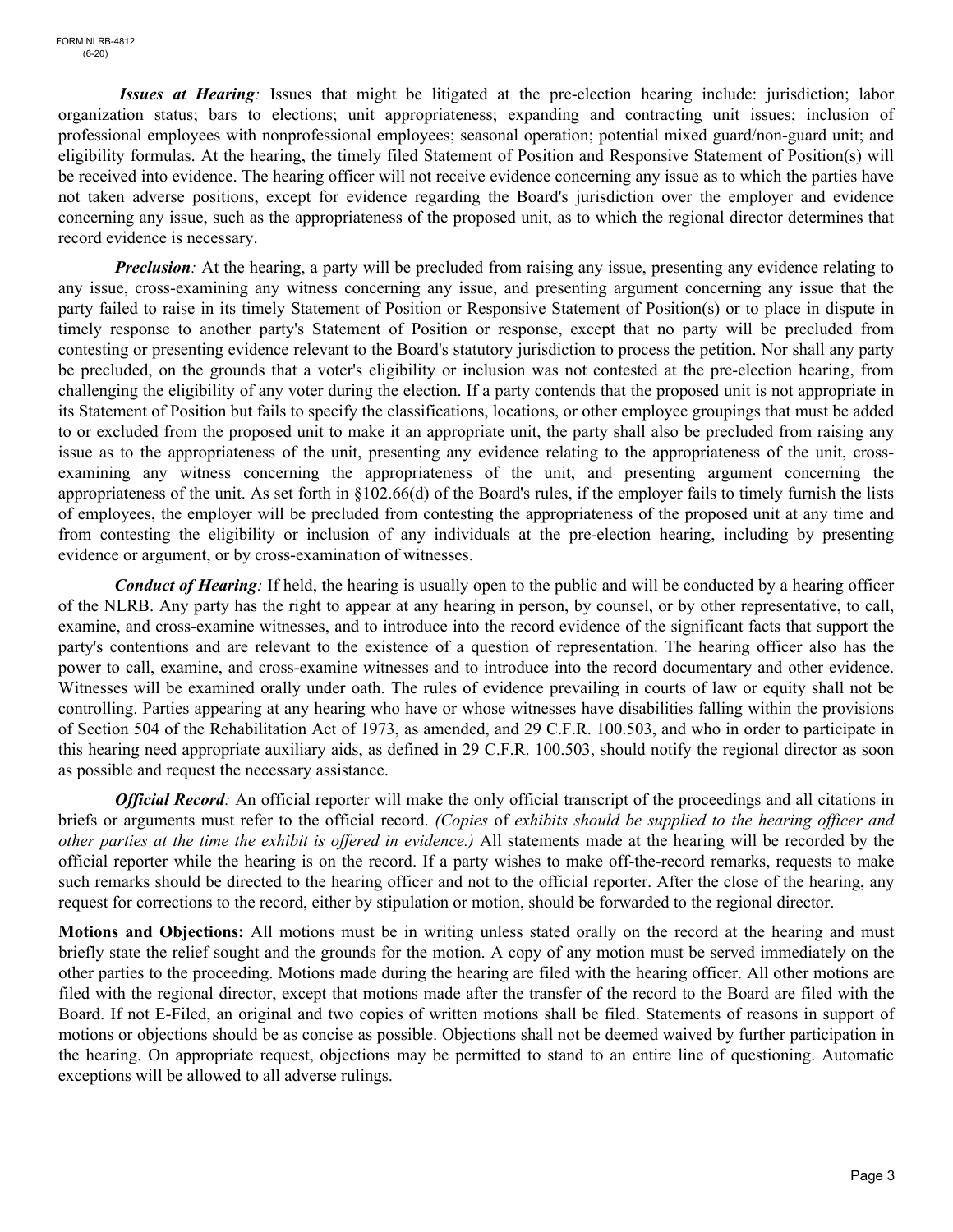*Election Details*: Prior to the close of the hearing the hearing officer will: (1) solicit the parties' positions (but will not permit litigation) on the type, date(s), time(s), and location(s) of the election and the eligibility period; (2) solicit the name, address, email address, facsimile number, and phone number of the employer's on-site representative to whom the regional director should transmit the Notice of Election if an election is directed; (3) inform the parties that the regional director will issue a decision as soon as practicable and will immediately transmit the document to the parties and their designated representatives by email, facsimile, or by overnight mail (if neither an email address nor facsimile number was provided); and (4) inform the parties of their obligations if the director directs an election and of the time for complying with those obligations.

*Oral Argument and Briefs:* Upon request, any party is entitled to a reasonable period at the close of the hearing for oral argument, which will be included in the official transcript of the hearing. At any time before the close of the hearing, any party may file a memorandum addressing relevant issues or points of law. Post-hearing briefs shall be due within 5 business days of the close of the hearing. The hearing officer may allow up to 10 additional business days for such briefs prior to the close of hearing and for good cause. If filed, copies of the memorandum or brief shall be served on all other parties to the proceeding and a statement of such service shall be filed with the memorandum or brief. No reply brief may be filed except upon special leave of the regional director. Briefs including electronic documents, filed with the Regional Director must be formatted as double-spaced in an 8½ by 11 inch format and must be e-filed through the Board's website, www.nlrb.gov.

**Regional Director Decision -** After the hearing, the regional director issues a decision directing an election, dismissing the petition or reopening the hearing. A request for review of the regional director's pre-election decision may be filed with the Board at any time after issuance of the decision until 10 business days after a final disposition of the proceeding by the regional director. Accordingly, a party need not file a request for review before the election in order to preserve its right to contest that decision after the election. Instead, a party can wait to see whether the election results have mooted the basis of an appeal. The Board will grant a request for review only where compelling reasons exist therefor.

**Voter List** - The employer must provide to the regional director and the parties named in the election agreement or direction of election a list of the full names, work locations, shifts, job classifications, and contact information (including home addresses, available personal email addresses, and available home and personal cellular ("cell") telephone numbers) of all eligible voters. (In construction industry elections, unless the parties stipulate to the contrary, also eligible to vote are all employees in the unit who either (1) were employed a total of 30 working days or more within the 12 months preceding the election eligibility date or (2) had some employment in the 12 months preceding the election eligibility date and were employed 45 working days or more within the 24 months immediately preceding the election eligibility date. However, employees meeting either of those criteria who were terminated for cause or who quit voluntarily prior to the completion of the last job for which they were employed, are not eligible.) The employer must also include in a separate section of the voter list the same information for those individuals whom the parties have agreed should be permitted to vote subject to challenge or those individuals who, according to the direction of election, will be permitted to vote subject to challenge. The list of names must be alphabetized (overall or by department) and be in the same Microsoft Word file (or Microsoft Word compatible file) format as the initial lists provided with the Statement of Position form unless the parties agree to a different format or the employer certifies that it does not possess the capacity to produce the list in the required form. When feasible, the list must be filed electronically with the regional director and served electronically on the other parties named in the agreement or direction. To be timely filed and served, the voter list must be *received* by the regional director and the parties named in the agreement or direction respectively within 2 business days after the approval of the agreement or issuance of the direction of elections unless a longer time is specified in the agreement or direction. A certificate of service on all parties must be filed with the regional director when the voter list is filed. The employer's failure to file or serve the list within the specified time or in proper format shall be grounds for setting aside the election whenever proper and timely objections are filed. The parties shall not use the list for purposes other than the representation proceeding, Board proceedings arising from it, and related matters.

**Waiver of Time to Use Voter List -** Under existing NLRB practice, an election is not ordinarily scheduled for a date earlier than 10 calendar days after the date when the employer must file the voter list with the Regional Office. However, the parties entitled to receive the voter list may waive all or part of the 10-day period by executing Form NLRB-4483. A waiver will not be effective unless all parties who are entitled to the list agree to waive the same number of days.